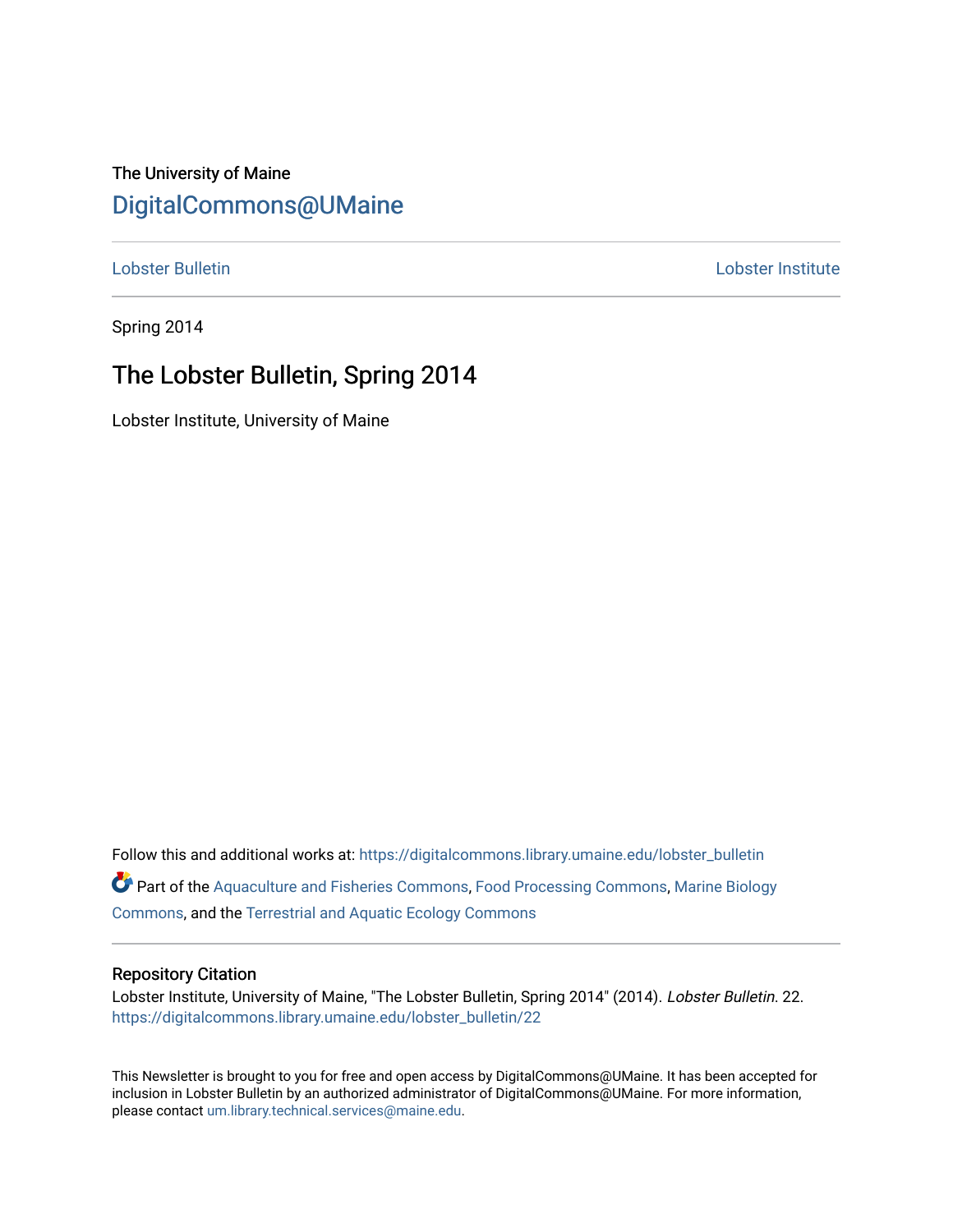

### The Lobster Bulletin **Spring 2014 lobsterinstitute.org**

News, research updates and information on lobsters and the lobster industry.

### **Red Lobster Restaurants Under New Ownership**

 Seafoodnews.com has reported the announcement of Darden Restaurants sale of Red Lobster to Golden Gate Capital, for \$2.1 billion. Darden will net \$1.6 billion from the sale. Golden Gate Capital will simultaneously spin off Red Lobster real estate for about 500 stores to American Realty, netting \$1.5 billion, meaning their net cost is about \$600 million. Golden Gate has a small restaurant portfolio, including California Pizza Kitchen and On the Border. They recently sold Marconi Grill. All of these chains are in the 200-300 store range, far below the 700 operated by Red Lobster.

 In seafoodnews.com's analysis, "this is a blow to Darden's leadership in the seafood industry. It is hard to imagine a turnaround firm having the same long term

**cont. on page 2**

### **Maine Department of Marine Resources Gathers Input in Advance of a Possible Lobster Management Plan**

 In March and early April, 2014 Maine Department of Marine Resources (DMR) Commissioner Patrick Keliher held a dozen informational meetings throughout the state to talk about a vision for Maine's lobster industry. On the table for discussion was a possible lobster management plan at the state level that would co-exist with the current Atlantic States Marine Fisheries Commission (ASMFC) plan. According to Keliher, the ASMFC plan, developed in 1993-1994, only begins to address adaptive management issues once the catch decreases to 35 million pounds. This would take a 90 million pound drop from the 2013 landings of 126 million pounds. Keliher would prefer to see Maine's fishery react sooner, noting that today's substantial

**cont. on page 2**

## **2014 Canadian/U.S. Lobstermen's Town Meeting Held in Portland**

 The annual Canadian/U.S. Lobstermen's Town Meeting was held in Portland, Maine on March 21 and 22, at the Regency Hotel. This is an industrywide gathering of lobstermen and other interested parties that come together to discuss the status of the lobster resource (*Homarus americanus*) and the industry – from the perspective of the fishermen.

 This year, the Lobster Institute was joined by the Atlantic Lobster Sustainability Foundation as a cohost for the Town Meeting.

 Based on the recommendation of the planning committee, the primary theme of the meeting was, "we are all in this together."

Guided discussion topics include:

- $\triangle$  Aiming for a consistent catch
- **\*** Marketing
- $\div$  Sustaining the resource
- $\triangleleft$  Handling for quality & Dockside grading

 As always, there plenty of time was allotted for open discussion on any topic of choice.

 The discussion on marketing led to a suggestion that while regional marketing is a given, there can be ways to coordinate some efforts to standardize parts of the message to consumers. Examples would be outlining methods for preparation and storage, nutritional information, and other educational pieces. This would help ensure that all regions are on the same page with this type of information, thus avoiding consumer confusion, which builds distrust in the product.

 In regards to handling for quality, all agreed that getting the best quality lobster to the consumer is the right approach. There was not agreement, however, on how to institute quality standards and practices, and who would pay to implement them. "This is one of the failing points in the industry, as dealers, we have not found an applicable mechanism to compensate for the quality," said Spiros Tourkakis of East Coast Seafood.

**cont. on page 2**



#### The Lobster Institute

573 Rogers Hall, Room 210 \* University of Maine \* Orono, ME 04469-5763 \* 207-581-2751 \* Fax 207-581-2744 A unit of the Maine Agricultural and Forest Experiment Station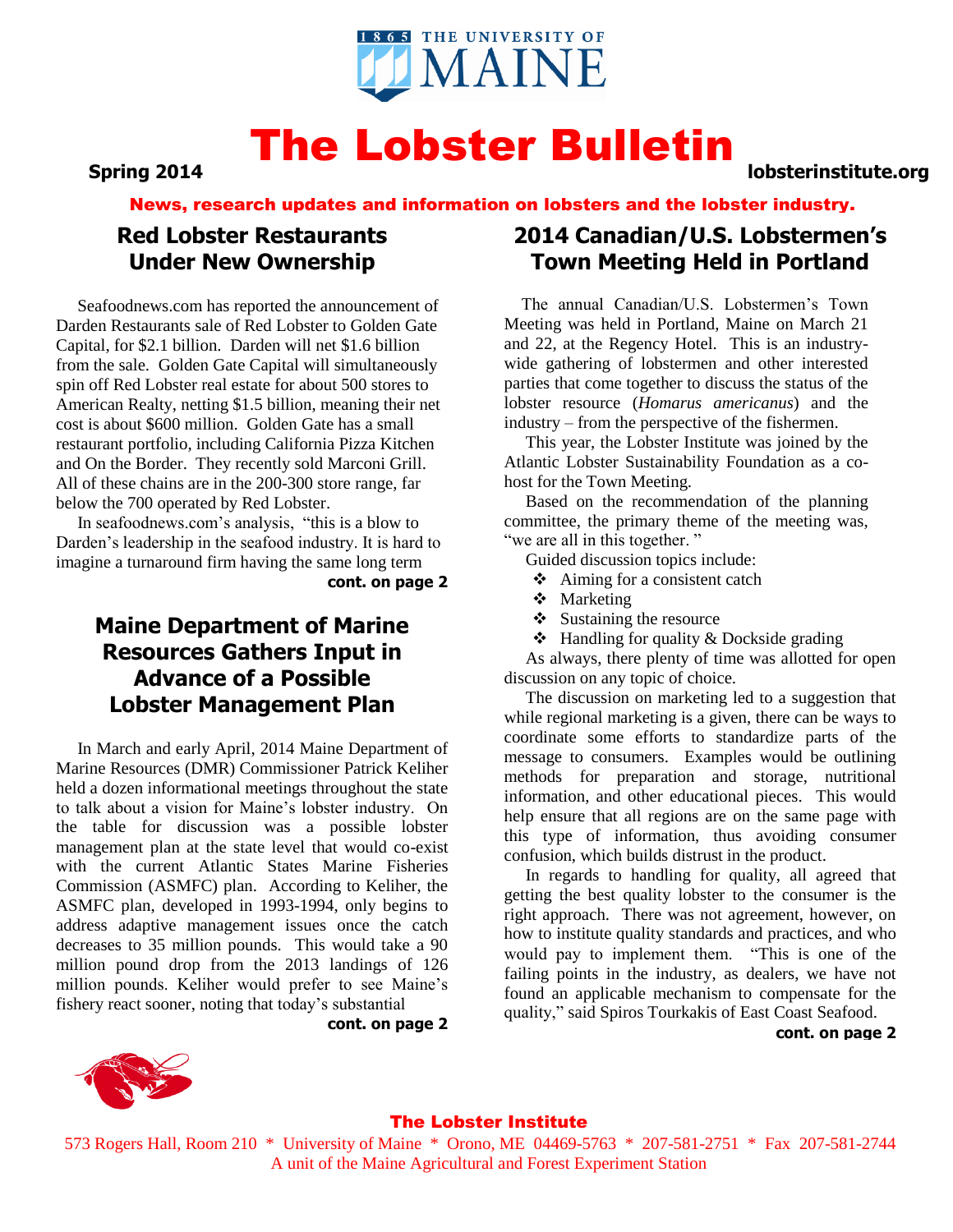

The Lobster Bulletin



#### **cont. from page 1**

"It's not so much that we do not value or we don't pay the extra for the quality lobsters. We have been overpaying for the poorer lobsters. In other words, the way the system that we have in the lobster industry [works] is it pays pretty much the same price for everything." It was also noted that the rush to catch as much as possible during the start of the seasons in Canada leads to an overload at the distributors and processors which makes maintaining quality difficult.

 Hand and hand with the discussion on quality was a discussion on transparency and pricing. It was noted that pointed out that if the industry doesn't put some tools in place to improve the price, there will be no economic advancement for any sector. During a discussion on action items, on group summarized as follows, "the common interest in this group was to add as much transparency through the supply chain as we can by having people at the table and also [realize] how we talk to each other, how we communicate with each other really impacts our ability to do that… the harvesters feel like they're being lied to, the dealers feel like they're being blamed, and we need to get beyond that to try to begin to solve the pricing problem."

 Sustainability discussion included some debate on trap limits, rolling seasons, and superior science. Regarding sustainability and science, Jeff Holden stated, "We don't know what we have in the water and I agree that science isn't perfect but science does predict trends… and generally the science is better at predicting downward trends than upward trends. By measuring year classes and measuring recruitment and these other things, they are able to predict what's going to happen if we have a downward trend. If you look at the history of fisheries in New England and Atlantic Canada to some degree, the only real sustainable fishery that's left is lobster and I've seen, over the last 30 or 40 years how time and time again scientists have predicted that species will be declining ...and there is always a major pushback from the industry to ignore that science.

So, if as an industry, we're going to embrace science as a tool to manage the future of this fishery, then when those scientists tell us that there is a downward trend, I think we have to, as an industry, support them to the point where, if we don't totally agree with them, then we have to fund them further and find out just what's going on with the fisheries."

 A full transcript of the Town Meeting is being compiled and will be found on the Lobster Institute's Web site at www.lobsterinstitute.org  $-$  in the Reports section. Audio as MP3 is also available by contacting the Institute at lobsterinstitute@maine.edu.

\_\_\_\_\_\_\_\_\_\_\_\_\_\_\_\_\_\_\_\_\_\_\_\_\_\_\_\_\_\_\_\_\_\_\_\_\_\_\_\_\_\_\_\_\_\_\_\_\_\_\_\_\_\_\_\_\_\_\_\_\_\_\_\_\_\_\_\_\_\_\_\_\_\_\_\_\_\_\_\_\_\_\_\_\_\_\_\_\_\_\_\_\_\_\_\_\_\_\_\_\_\_\_\_\_\_\_\_\_\_\_\_\_\_\_\_\_\_\_\_\_\_\_\_\_\_\_\_\_\_\_\_\_\_\_\_\_\_\_\_\_\_\_\_\_\_\_\_\_\_\_\_\_\_\_\_\_\_\_\_\_\_\_\_\_\_\_\_\_\_\_\_\_\_\_\_\_\_\_\_\_\_\_\_\_\_\_\_\_\_\_\_\_\_\_\_\_\_\_\_\_\_\_\_\_\_\_\_\_\_\_\_\_\_\_\_\_\_\_\_\_\_

#### **Darden Sells Red Lobster to Golden Gate Capital cont. from page 1**

commitment to the seafood supply chain that Darden had. By selling off its Iconic seafood brand - the business that started Darden - the company is inevitably saying that long term seafood sustainability will now be some one else's problem, and that seafood will become just another protein for Darden, as it is in their other restaurants. In our view, Red Lobster can no longer survive where it is positioned given the increase in demand, and value, for global seafood supplies. It either has to go mass market and focus on less expensive seafood, or upscale and become a smaller niche chain. Either way, its leadership role as the largest foodservice buyer of seafood will diminish.

### **Proposed Lobster Management Plan cont. from page 1**

catches are tempered by ongoing environmental, management, and economic challenges. One such management challenge, according to Keliher, is the number of latent commercial lobster licenses – which are licenses that are issued, but go unused. DMR statistics indicated that 2,354 license holders (48 percent of the licensed lobstermen) caught less than 14 percent of the state's landings in 2011. This translates to 1.2 million permitted traps that are not currently fished, that conceivable could be placed in Maine's waters. This number of potential traps fished is calculated into management decisions, and also figures into long wait times for new lobster permits.

 The concept of having a plan in place allows for DMR to have the flexibility to deal with any future drop in landings well before the federally mandated decrease of 90 million pounds. While catches are at record highs, nearing 126 million pounds in 2013 – according to Keliher it's a good time to plan for the future. "The sky is not falling," he said. "We have enough time to deal with this situation."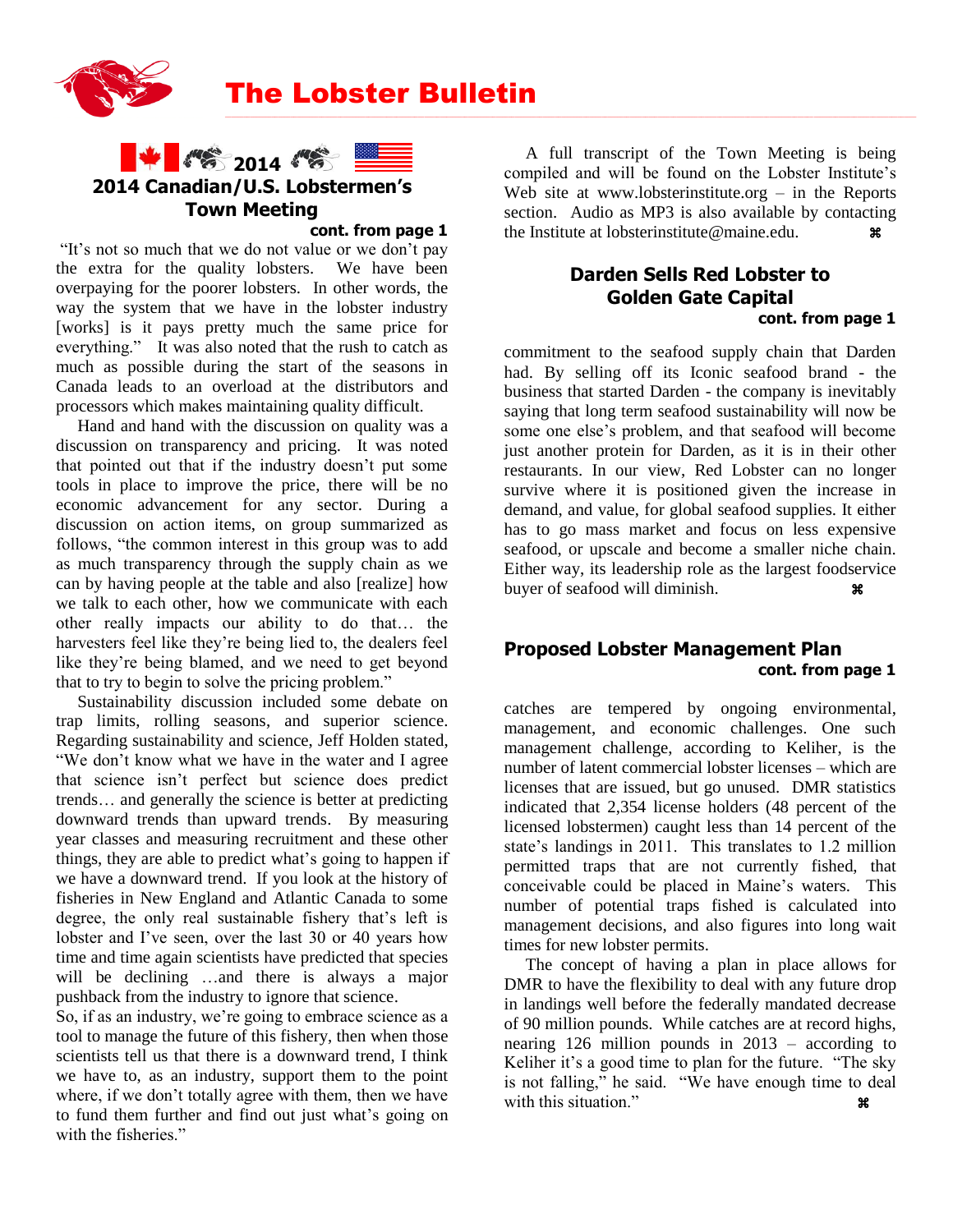# RESEARCH REPORT

 $\frac{1}{2}$  ,  $\frac{1}{2}$  ,  $\frac{1}{2}$  ,  $\frac{1}{2}$  ,  $\frac{1}{2}$  ,  $\frac{1}{2}$  ,  $\frac{1}{2}$  ,  $\frac{1}{2}$  ,  $\frac{1}{2}$  ,  $\frac{1}{2}$  ,  $\frac{1}{2}$  ,  $\frac{1}{2}$  ,  $\frac{1}{2}$  ,  $\frac{1}{2}$  ,  $\frac{1}{2}$  ,  $\frac{1}{2}$  ,  $\frac{1}{2}$  ,  $\frac{1}{2}$  ,  $\frac{1$ 

#### **Areas of interest and suggested further study concerning the Searsport Harbor Federal Navigation Project**

*( A research editorial prepared by the Lobster Institute, 4/7/2014)*

#### Marine Bottom Disruption

 The primary project area covers more than 100 acres of marine bottom, the southerly one-third of which and a northeasterly turning basin have never before been dredged. The nearly one million cubic yards of dredged material would be deposited in predetermined marine dump sites. As lobsters are benthic creatures, the impacts on the lobster populations in both the dredged area and the dump sites warrant further study.

 $\Box$  Sediment in the water column released during the dredging could adversely affect floating and settling larval lobsters. We would suggest at the very least, dredging during the time of lowest impact relative to when lobsters release their eggs (typically spring and fall are the most prolific times of release.)

 $\Box$  As benthic creatures, dredging and dumping will adversely disrupt the lobsters' habitat and will likely temporarily eliminate juvenile and adult lobsters in those areas. We would recommend, at minimum, a lobster population survey be conducted in the dredging and dumping grounds to get the complete picture of impact on the lobster population, the immediate fishery, and the fishery during recovery years. Possible remediation for fishermen could then be more accurately assessed.

#### Mercury

 The levels of mercury noted in the Summary of Sediment Organic Contaminant and Metals released by Battelle indicate levels in BBDS and PDS are within the low to medium range in the sediment. How these levels would appear in the water column once dredging releases the mercury is unclear. Also unclear is if additional mercury above the norm would be consumed by lobsters and other marine animals at this time through their regular water intake. Further research in this area is needed.

 The level of mercury in fin fish that warrants consideration of a consumption advisory by the MECDC for the most sensitive population is 200 nanograms (a billionth of a gram) of methylated mercury per gram of tissue. At that level, no more than one 8 ounce meal per week for pregnant and nursing women, and children under age 8 is recommended. Two average size whole lobsters would yield approximately 8 ounces of meat. There is currently no lobster-specific action level and therefore the State Toxicologist and DMR used the fin fish action levels in making a determination for this action. Further research is needed to establish a CDC action level for mercury in lobsters

#### Other Heavy Metals, PCBs, DDTs and PAH Compounds

 Again, information is provided concerning levels in the sediment. The missing information is how consumption in lobsters and other marine animals might change should these chemicals and metals be released into the water column. Further research is recommended.

Note: Given appropriate funding, the Lobster Institute can facilitate these studies as the University of Maine has the facilities and expertise to conduct the research recommended.

 For details on the proposed project, visit http://www.nae.usace.army.mil/SearchResults.aspx? Search=searsport%2C%20maine

 Those wishing to share comments and questions with the Maine Department of Environmental Protection regarding the proposed dredging can send emails to channeldredge.dep@maine.gov.

 **University of Maine Researchers Receive Saltonstall/Kennedy Grant to Examine Effect of Elevated Water Temperatures on Lobsters:** Dr. Heather Hamlin , Deborah Bouchard, Robert Bayer and others from the University of Maine received Saltonstall/Kennedy funding to examine the hypothesis that increasing ocean temperatures and altered seasonal temperature regimes are causative agents in the population decline of lobsters in Southern New England. This project will use an integrated approach to examine the significance of temperature on the growth, development and disease susceptibility to determine if temperature is a primary cause of population declines. Studies are just underway, and updates will be included in upcoming *Lobster Bulletins.* Erin Pelletier, Director of the Gulf of Maine Research Institute, will assist the team in the collection of lobsters for the studies.

 Grant writing assistance was provided by the Lobster Institute. This service is available to other researchers applying for grants to benefit the lobster industry.